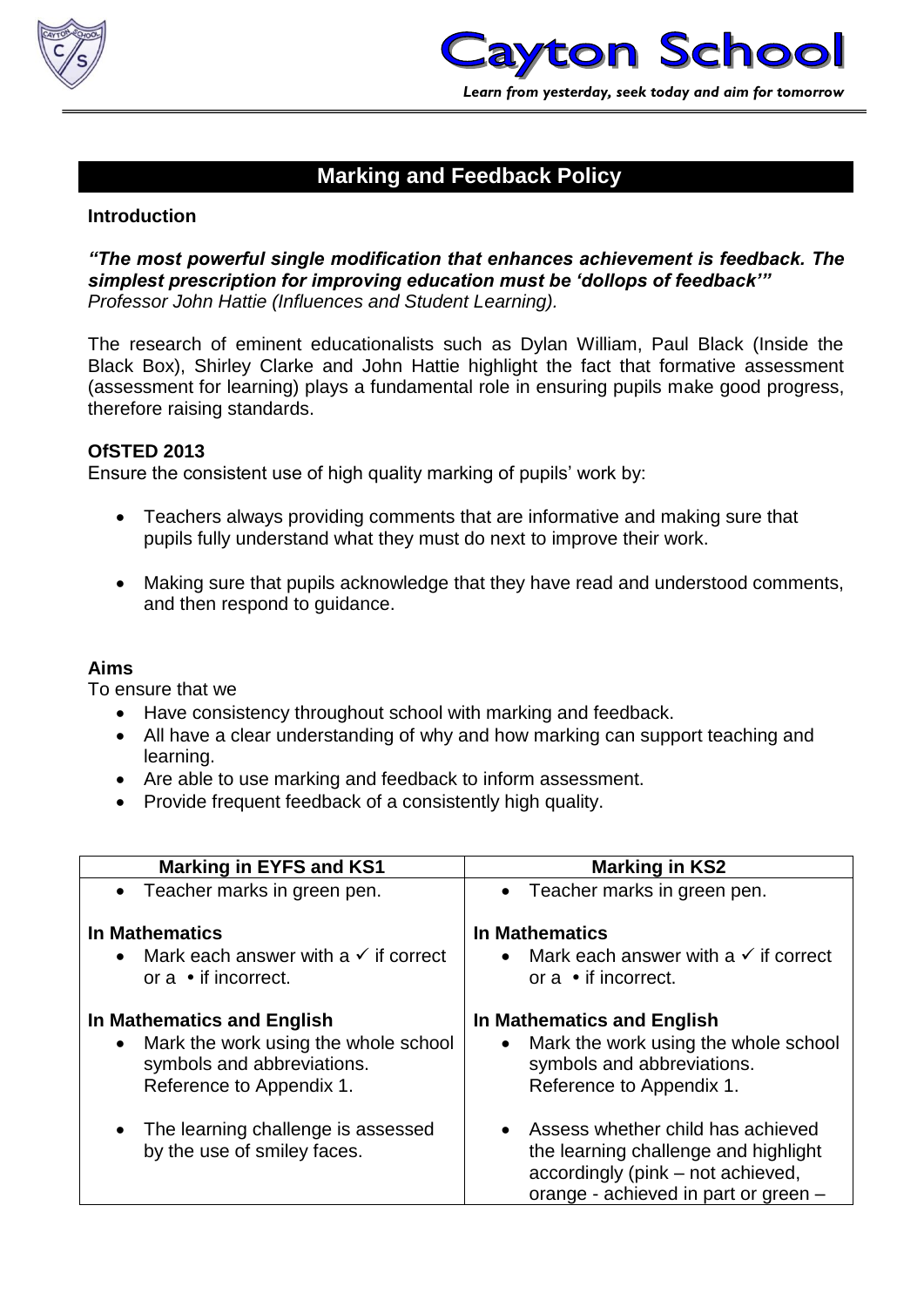- Where appropriate pupils may assess their own work prior to marking by placing a  $\checkmark$  above the face they feel shows how well they have done.
- In some cases, children may peer assess work prior to marking. Children should place a  $\checkmark$ P above the face they feel shows how well they have done.

 $\odot$  = child fully achieved LC  $\odot$  = child has had some success in achieving LC  $\odot$  = child has not achieved LC

Where children have recorded their work:

• Staff comments may reflect the learning challenge or aspects within the piece of work, and initially acknowledge the child's effort with the piece of work – these must be short, sharp and focussed e.g.

*Good sentences.*

*Good punctuation.*

- Verbal feedback is often the most appropriate form of communication with EYFS and KS1 children. Staff should use the Verbal Feedback stamp or write VF in green on the piece of work to indicate this has taken place along with a brief comment about what the focus of the feedback was. Children acknowledge the adult's feedback by initialling next to the verbal feedback stamp.
- If appropriate class teacher adds a short, sharp and focussed flag comment on what the child needs to address and respond to, e.g.

achieved in full).

 Children may assess their own work prior to marking and should indicate this by placing a small coloured pencil crayon circle next to the learning challenge e.g.



 Children can also peer assess work prior to marking and should indicate this by placing a small coloured pencil crayon circle next to the learning challenge with a P inside it e.g.



 Staff comments may reflect the learning challenge or aspects within the piece of work, and initially acknowledge the child's effort with the piece of work – these must be short, sharp and focussed e.g.

*Excellent re-count.*

*Good adjectives.*

- If appropriate class teacher adds a short, sharp and focussed flag comment on what the child needs to address and respond to, e.g.
- 

 $\bullet$ 

*2 sentences with powerful verbs.*

- Child initials the teacher's response.
- Responses by children to be completed in blue pen.
- Class teacher then acknowledges the response the child has made and  $\checkmark$  if correct.
- Where there are no areas flagged or corrections, children should be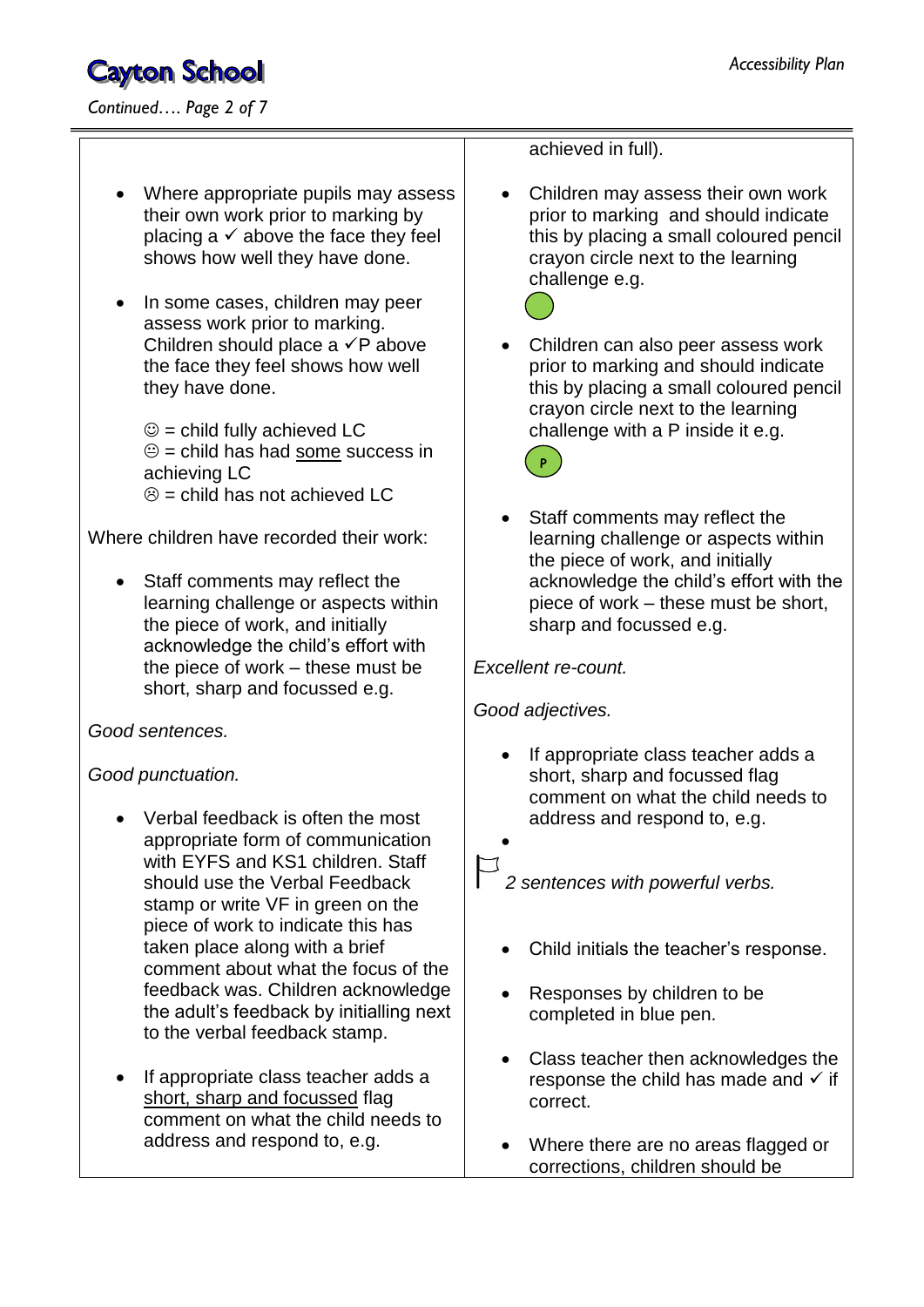*Continued…. Page 3 of 7*

| <b>Biggest number first.</b><br>Capital letters.<br>Child initials the teacher's response.<br>Responses by children to be<br>completed in either pencil or blue pen<br>depending on the child's stage of<br>development.<br>Class teacher then acknowledges the<br>response the child has made and $\checkmark$ if<br>correct.<br>Where there are no areas flagged or<br>$\bullet$<br>corrections, children may be directed<br>to a challenge activity.<br>Reference to Appendix 2. | directed to a challenge activity.<br>Reference to Appendix 2.<br>The symbol © should be inserted<br>followed by the activity e.g.<br>© Q's on the board / card / challenge area<br>etc.<br>In some instances it may not always<br>be appropriate to include either a flag<br>or a challenge e.g. handwriting. On<br>these occasions a positive comment<br>still needs to be made.<br>A non-negotiable minimum of 10<br>$\bullet$<br>minutes response time at the start<br>of English and Maths sessions to<br>complete flagged comment,<br>challenge and related work.<br>Occasionally, verbal feedback may be<br>$\bullet$<br>the most appropriate form of |
|-------------------------------------------------------------------------------------------------------------------------------------------------------------------------------------------------------------------------------------------------------------------------------------------------------------------------------------------------------------------------------------------------------------------------------------------------------------------------------------|-------------------------------------------------------------------------------------------------------------------------------------------------------------------------------------------------------------------------------------------------------------------------------------------------------------------------------------------------------------------------------------------------------------------------------------------------------------------------------------------------------------------------------------------------------------------------------------------------------------------------------------------------------------|
| The symbol © should be inserted<br>followed by the activity e.g.<br>© Q's on the board / card / challenge area<br>etc.<br>In some instances it may not always<br>be appropriate to include either a flag<br>or a challenge e.g. handwriting. On<br>these occasions a positive comment<br>still needs to be made.                                                                                                                                                                    | communication. Staff should use the<br>Verbal Feedback stamp or write VF in<br>green on the piece of work to indicate<br>this has taken place, along with a<br>brief comment about what the focus<br>of the feedback was. Children need to<br>initial next to the stamp.<br><b>Targets</b><br>ARE sheets to be stuck in the front of<br>Writing, Guided Reading and                                                                                                                                                                                                                                                                                         |
| A non-negotiable minimum of 10<br>minutes response time at the start<br>of English and Maths sessions to<br>complete flagged comment,<br>challenge and related work.<br><b>Targets</b><br>ARE sheets to be stuck in the front of<br>Writing and Mathematics books.                                                                                                                                                                                                                  | Mathematics books. These are the<br>children's ongoing targets.<br>Staff refer to ARE's as specific<br>$\bullet$<br>teaching points in sessions. Children<br>use the ARE's independently to<br>support and improve their work.<br>If a child is on the SEN register, a<br>$\bullet$<br>different year groups ARE may be                                                                                                                                                                                                                                                                                                                                     |
| Children to have access to Reading<br><b>ARE's during Guided Reading</b><br>sessions. These are the children's<br>ongoing targets.                                                                                                                                                                                                                                                                                                                                                  | more appropriate and should be<br>discussed with SENDCo.                                                                                                                                                                                                                                                                                                                                                                                                                                                                                                                                                                                                    |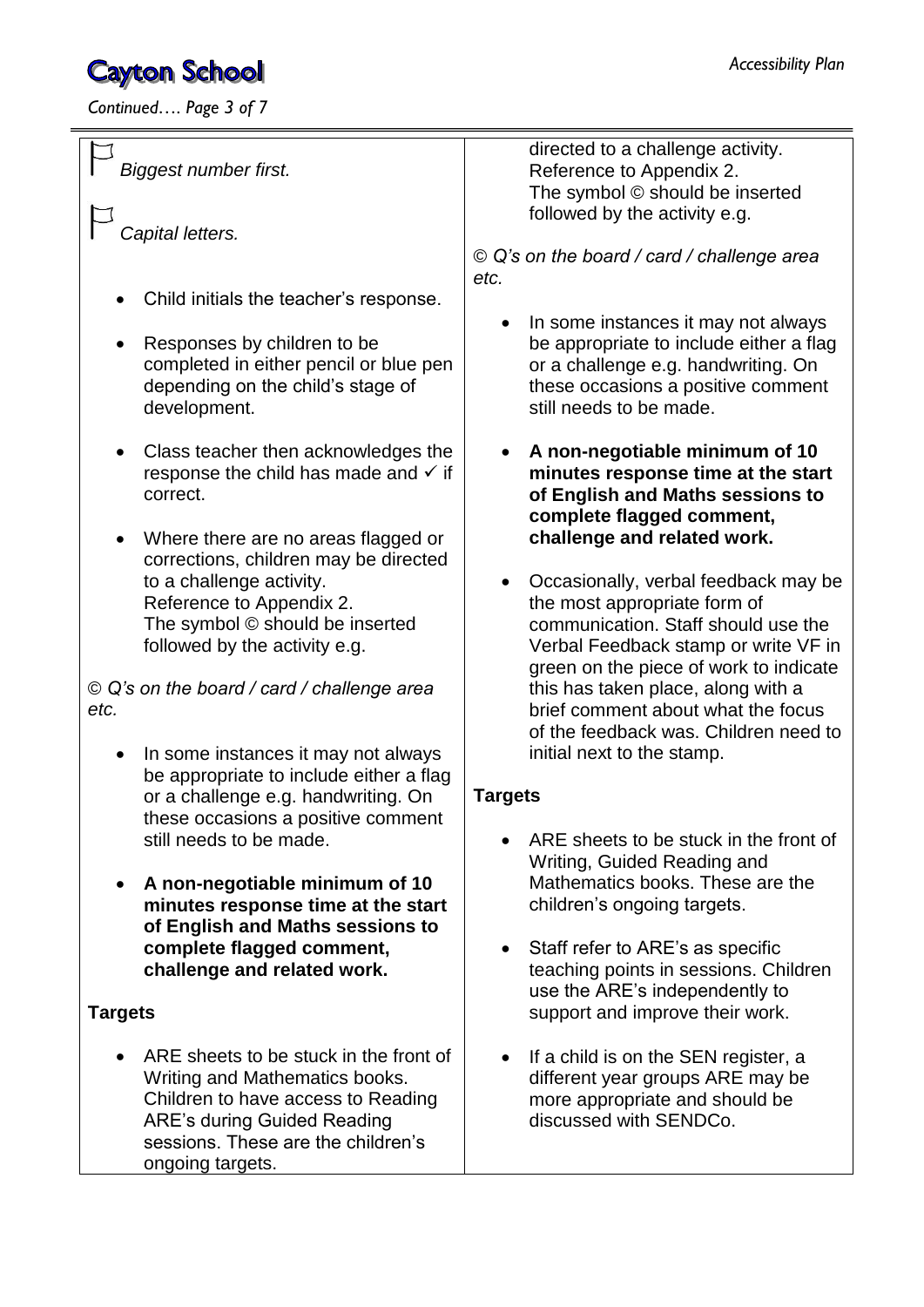

*Continued…. Page 4 of 7*

| • Staff refer to ARE's as specific<br>teaching points in sessions. Children<br>use the ARE's independently to<br>support and improve their work. |
|--------------------------------------------------------------------------------------------------------------------------------------------------|
| • If a child is on the SEN register, a<br>different year groups ARE may be<br>more appropriate and should be<br>discussed with SENCo.            |

#### **Marking Throughout the Curriculum**

- All marking should follow the school's handwriting policy and model high standards of presentation.
- Adults should take care to use vocabulary and expressions that the child will understand.
- Comments need to be short, sharp and focussed.
- All written and mathematical work must be marked.
- Focussed reading (guided groups) should allow for verbal feedback to be shared with the children in order to show steps for improvement.
- A mix of verbal / written comments will be used when marking and their use will be dependent upon the child's attainment in reading.
- Negative comments are seldom. However, deliberate lack of effort or extreme carelessness will be highlighted. This shows children that our high expectations will not be compromised.
- **Green Ink** should only be used to mark children's work.
- **Pencil or Blue Ink (dependent on child's stage of development),** should be used by the children to respond to comments.
- In mathematics, correct answers are given a  $\checkmark$  whilst minor incorrect answers have a • placed next to them. The child corrects at the side (if appropriate), the correction is then marked with a  $\checkmark$ .
- Major errors in mathematics will be left unmarked and simply annotated by the teacher for next steps in learning.
- Mini-plenaries throughout a session and the final plenary should be used to address any misconceptions and progress the children's learning.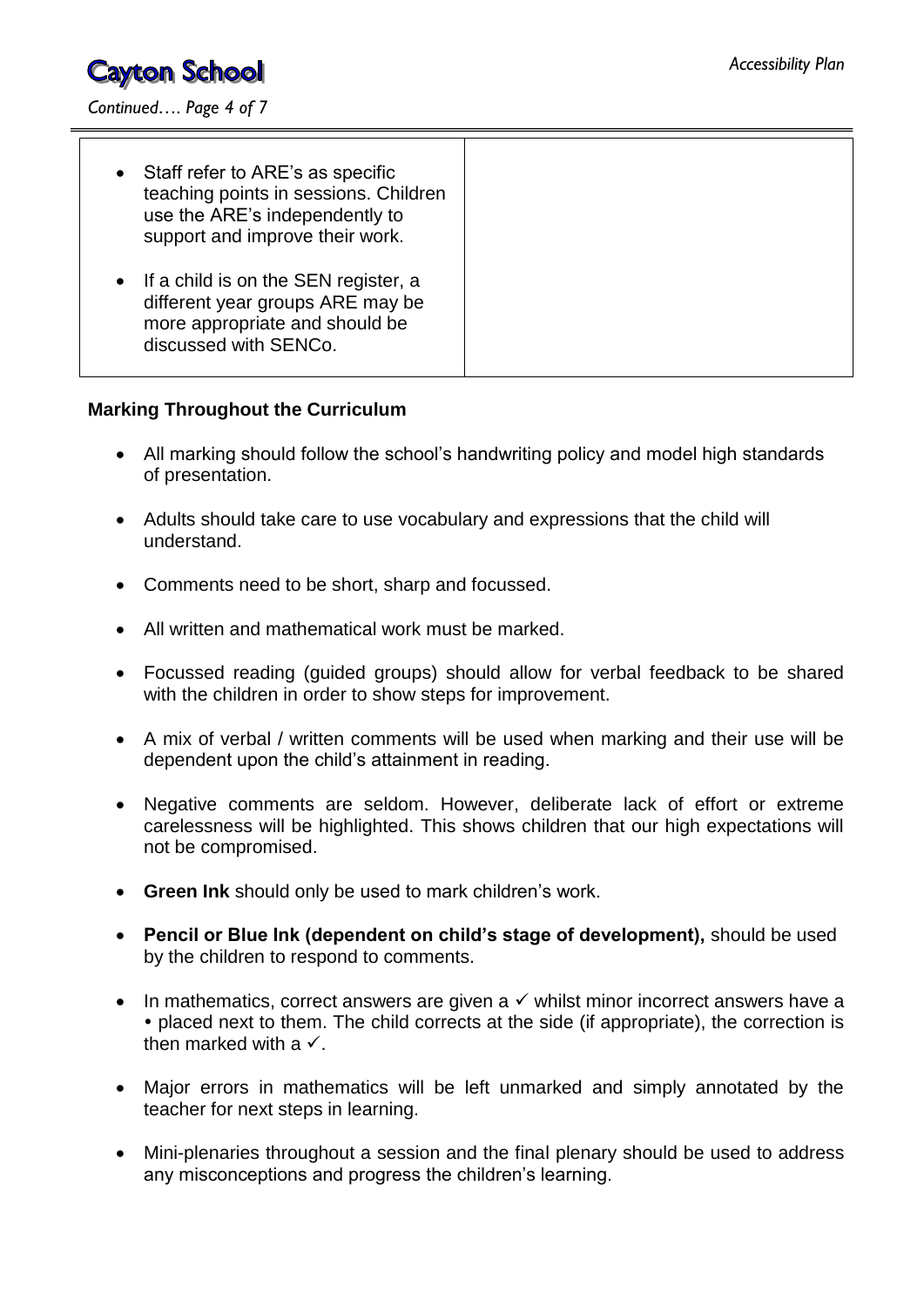Team points and stamps etc are used to praise and encourage good work and effort. Exceptional work may be shown to the Headteacher for additional praise.

**All marking contributes to teacher's ongoing monitoring and assessing of children's individual progress and Short Term Planning will be annotated accordingly following completion of marking.**

Policy Revised June 2021<br>Further Revision Date June 2022 Further Revision Date

#### **Appendix 1**

| <b>Marking</b>                                                                                             |                                                                                                                                                                     |  |  |  |
|------------------------------------------------------------------------------------------------------------|---------------------------------------------------------------------------------------------------------------------------------------------------------------------|--|--|--|
| <b>Spelling Mistake</b><br>Dyslexic pupils / SEN<br>If required underline the<br>incorrect spelling and if | Underline spelling mistake (words that you feel<br>the child should know) OR, a word you want<br>them to correct.<br>During Year 2, children will be progressed to: |  |  |  |
| appropriate use as a Target.                                                                               | $\bullet$ Sp indicated in the margin.                                                                                                                               |  |  |  |
| Punctuation                                                                                                | Indicate using a P in the text.<br>$\bullet$<br>During Year 2, children will be progressed to:                                                                      |  |  |  |
|                                                                                                            | P indicated in the margin.                                                                                                                                          |  |  |  |
| <b>Missing Word</b>                                                                                        | Indicate using $a \hat{ }$ in the text.<br>$\bullet$<br>During Year 2, children will be progressed to:                                                              |  |  |  |
|                                                                                                            | ^ indicated in the margin.                                                                                                                                          |  |  |  |
| New Paragraph                                                                                              | Indicate using // in the text where a new<br>paragraph is required.                                                                                                 |  |  |  |
| <b>Improvement</b>                                                                                         | • Indicate using a wiggly line under the word /<br>sentence to be improved.                                                                                         |  |  |  |
|                                                                                                            | Good word used or point made (insert at that<br>point).<br>• Work is correct (Mathematics).<br>Work is incorrect (Mathematics).                                     |  |  |  |

# $\Lambda \Lambda$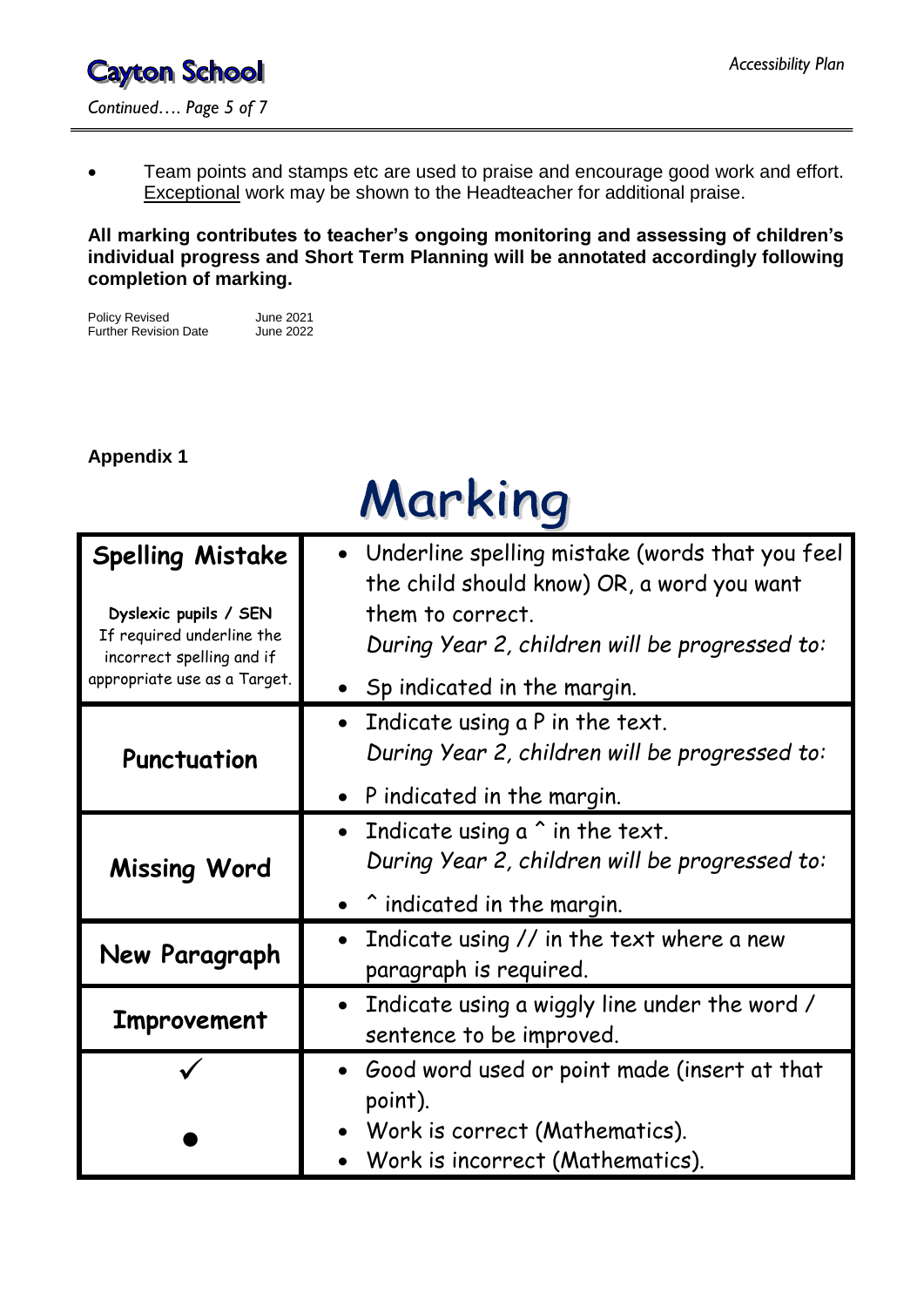*Continued…. Page 6 of 7*

| Flagged<br>Comment                                        |                                                                   | Challenge<br><b>Activity</b>                                                                     |                                                                    |
|-----------------------------------------------------------|-------------------------------------------------------------------|--------------------------------------------------------------------------------------------------|--------------------------------------------------------------------|
| EYFS / KS1<br>Staff Assessment<br>Learning Challenge      | EYFS / KS1<br>Pupil Self<br>Assessment<br>Learning Challenge      | EYFS / KS1<br>Pupil Peer<br>Assessment<br>Learning Challenge<br>$\sqrt{P}$ $\sqrt{P}$ $\sqrt{P}$ | $\circledcirc$ achieved in<br>full<br>$\oplus$ achieved in<br>part |
| $\odot$<br>☺<br>$\odot$                                   | $\checkmark$<br>$\odot$<br>☺<br>☺                                 | $\odot$<br>$\odot$<br>☺                                                                          | $\circledcirc$ not achieved                                        |
| KS <sub>2</sub><br>Staff Assessment<br>Learning Challenge | KS <sub>2</sub><br>Pupil Self<br>Assessment<br>Learning Challenge | KS <sub>2</sub><br>Pupil Peer<br>Assessment<br>Learning Challenge<br>P<br>P<br>$\mathsf{P}$      | achieved in full<br>achieved in part<br>not achieved               |

**Pupil Peer Assessment at EYFS and Key Stage 1 at the discretion of the member of staff**